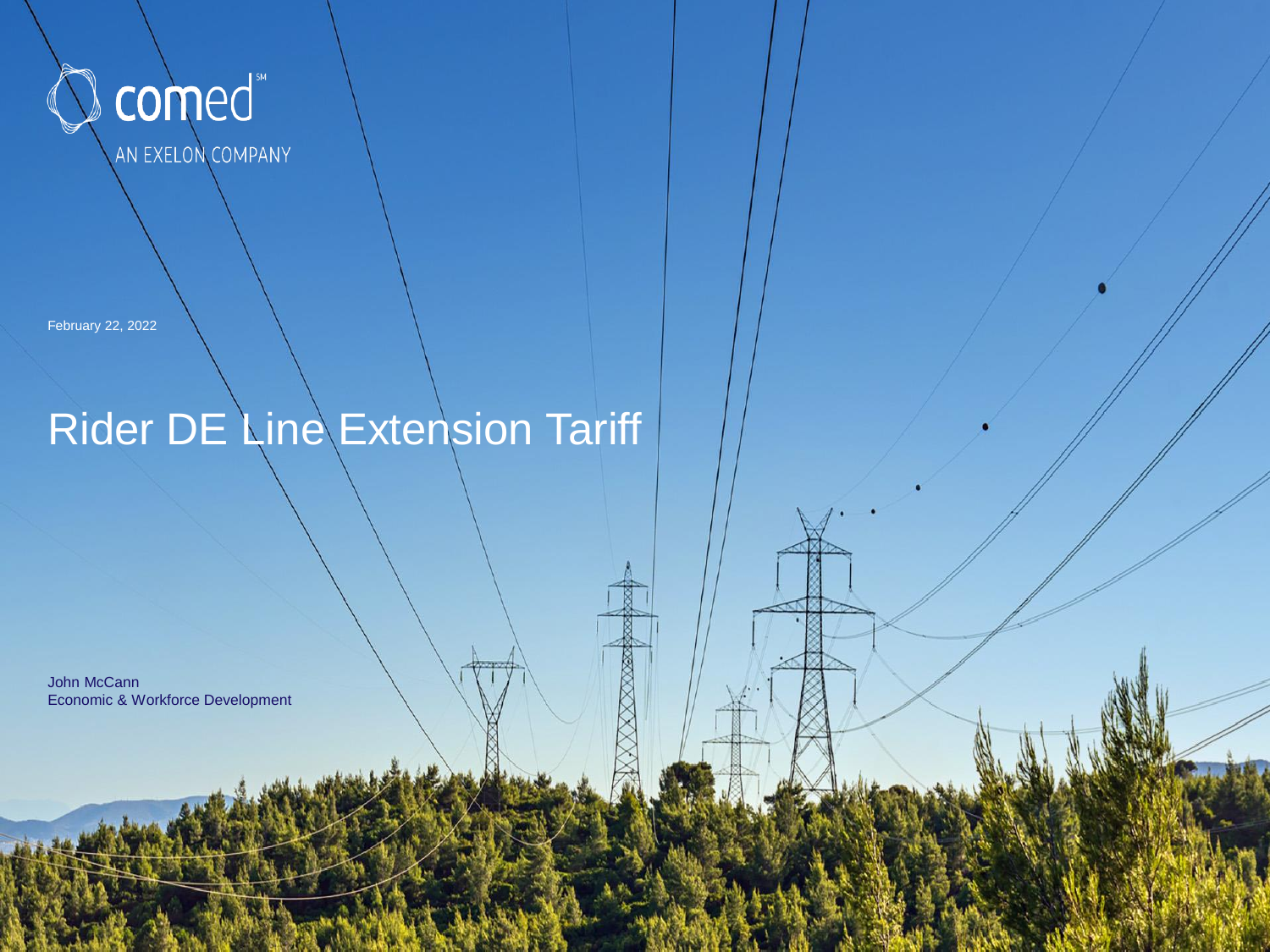## **Rider DE: Line Extension Tariff**

**ComEd's Rider DE (Distribution Extension) Program provides large up-front credits and accelerated refunds for off-property system extensions to support economic development.**

- Rider DE (Distribution System Extensions) established 20 years ago to collect a refundable deposit from "cost causers" for off-property standard work to serve their requested loads and protect ComEd customers from risk
- Customers receive a standard \$250,000 credit OR to submit to a credit review to be eligible for a 5-year revenue credit
- Customer's must pay a deposit for the cost of the line extension minus the credit
	- Deposit can be all cash or via a Letter of Credit (LOC)
- Customer is entitled to an annual refund of the remaining deposit based on actual delivery service revenue ComEd sees in the calendar year
	- Refunds can continue for up to 10 years and can be delayed by 1 year to allow ramp up
- Customers receive an accelerated refund after 5 years if their usage is at least 75% of what they projected to use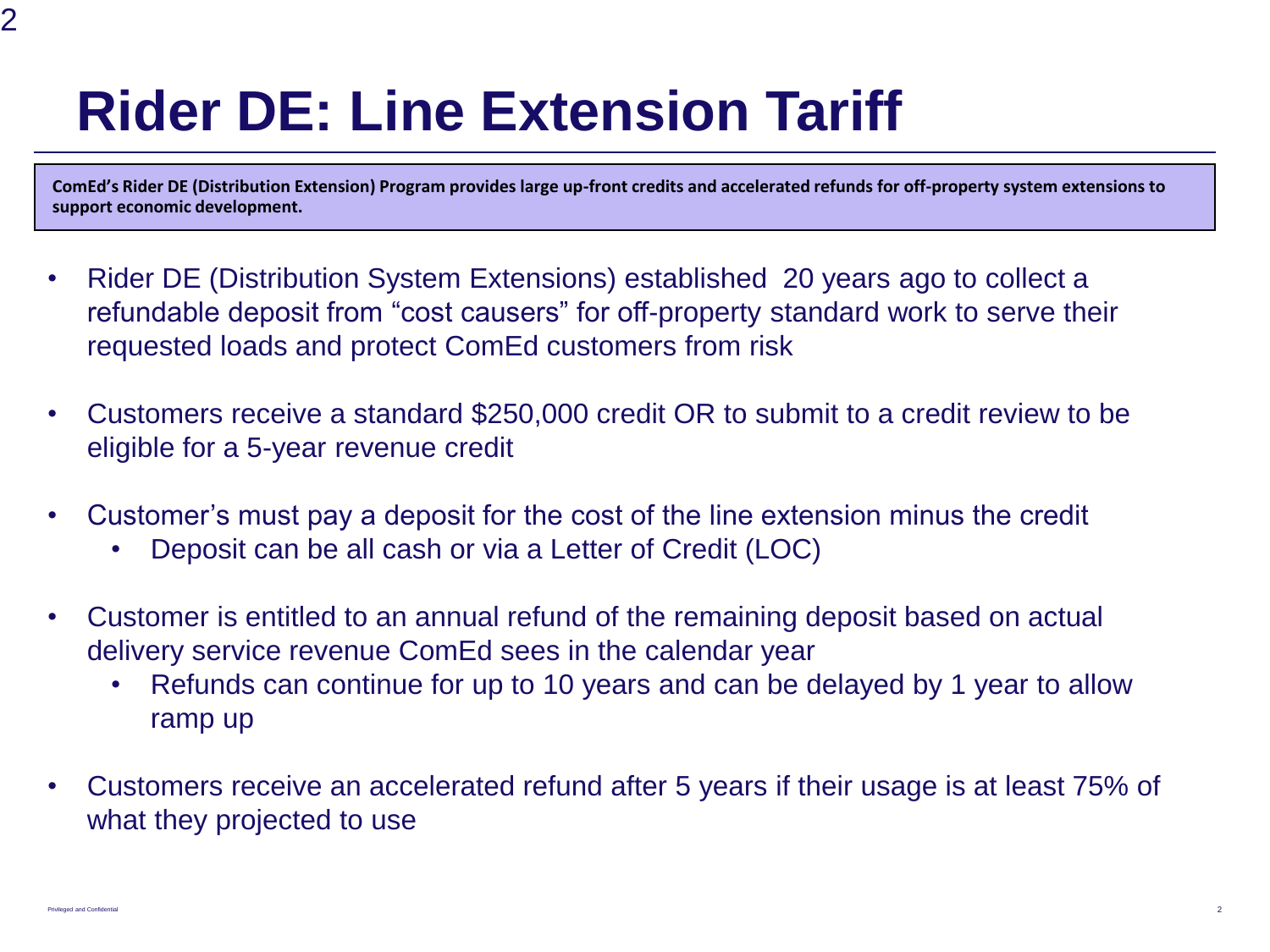## **Rider DE Sample Scenarios**

**Example 1:** Costs to extend power to a customer site is **\$4M**. Expected 5-year delivery service revenue to ComEd is **\$2.5M**

|                                  | Year 1 | Year 2    | <b>Year 3</b> | Year 4               | Year 5    | <b>Total</b> |
|----------------------------------|--------|-----------|---------------|----------------------|-----------|--------------|
| Distribution Revenue   \$500,000 |        | \$500,000 | \$500,000     | $\frac{$500,000}{ }$ | \$500,000 | \$2.5M       |

**Customer covers the difference of the cost of the off-property work minus the 5 yr. revenue credit**

**Rider DE deposit = \$1.5M (\$4M - \$2.5M)** 

**Example 2:** Costs to extend power to a customer site is **\$1M**. Expected 5-year delivery service revenue to ComEd is **\$1M**

|                             | Year 1    | <b>Year 2</b> | <b>Year 3</b> | Year 4   | Year 5    | <b>Total</b> |
|-----------------------------|-----------|---------------|---------------|----------|-----------|--------------|
| <b>Distribution Revenue</b> | \$200,000 | \$200,000     | \$200,000     | S200,000 | \$200,000 | \$1M         |

**Customer covers the difference of the cost of the off-property work minus the 5 yr. revenue credit**

**Rider DE deposit = \$0 (\$1M - \$1M)**